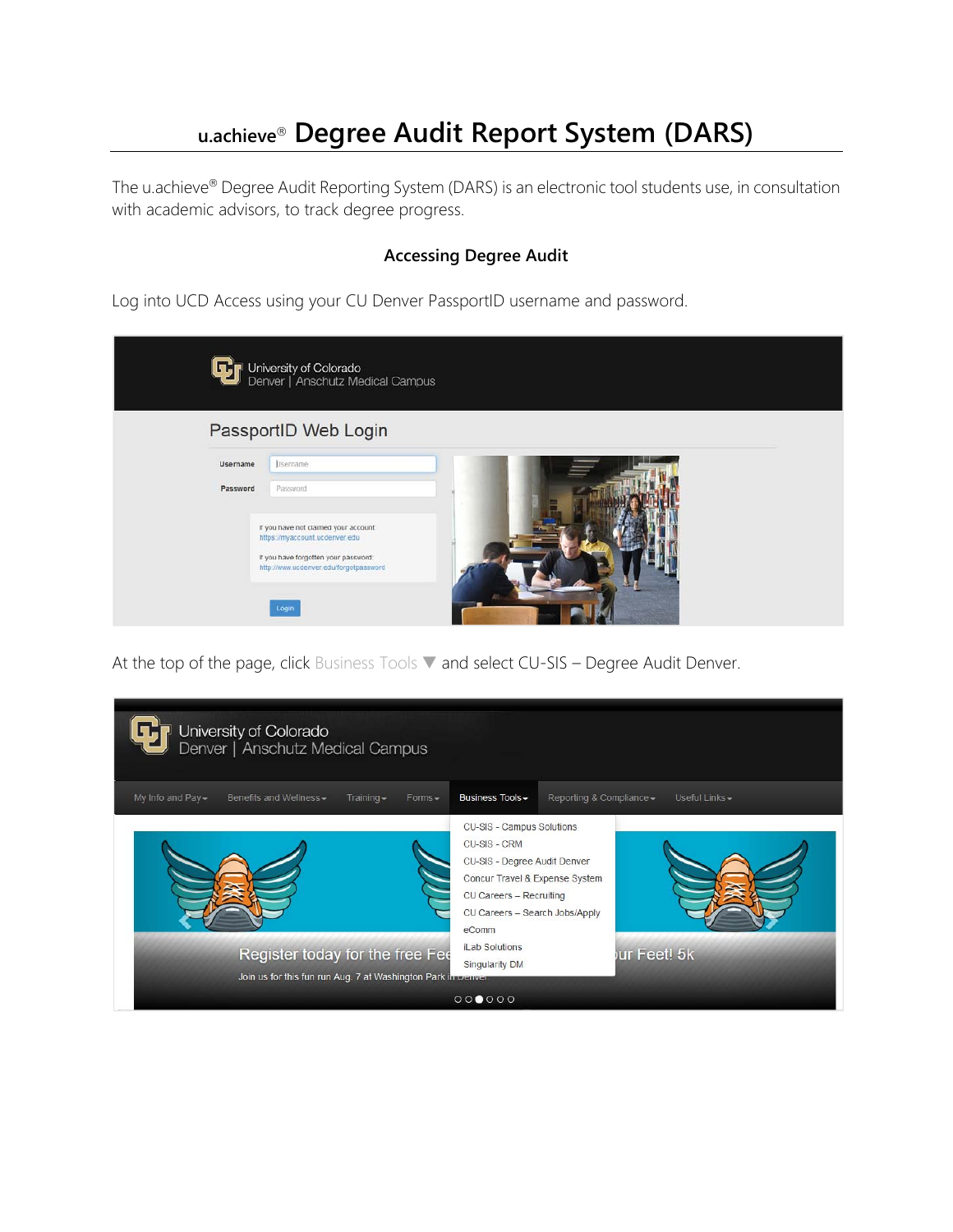| G<br>I University of Colorado<br>Denver   Anschutz Medical Campus<br>Students + |                         |                        |  |
|---------------------------------------------------------------------------------|-------------------------|------------------------|--|
|                                                                                 | <b>Student Search</b>   |                        |  |
|                                                                                 | <b>Enter Student ID</b> | Search by Student Name |  |
|                                                                                 | Student ID              | <b>First Name</b>      |  |
|                                                                                 | 000000000               |                        |  |
|                                                                                 | Submit                  | <b>Last Name</b>       |  |
|                                                                                 |                         | Search <sup>0</sup>    |  |
|                                                                                 |                         |                        |  |
|                                                                                 |                         |                        |  |
|                                                                                 |                         |                        |  |

On the landing page, enter the student's ID (no dashes) in the "Student ID" field.

On the "Request an Audit" page, several menu options appear on the top navigation bar.

| Audits $\sim$ | <b>Transfer Evaluations</b> | <b>Exceptions</b>     |              |                     |               |       |             |                            |
|---------------|-----------------------------|-----------------------|--------------|---------------------|---------------|-------|-------------|----------------------------|
|               | Request an Audit            |                       |              |                     |               |       |             |                            |
|               | Select A Program            |                       |              |                     |               |       |             |                            |
|               | Run Current Programs:       |                       |              |                     |               |       |             |                            |
|               | <b>School</b>               | <b>Degree Program</b> | <b>Title</b> | <b>Catalog Year</b> | <b>Marker</b> | Value | <b>Type</b> | <b>Marker Catalog Year</b> |
|               | <b>DN</b>                   | LABA--- PSYC          |              | <b>Fall 2016</b>    |               |       |             |                            |
|               |                             |                       |              |                     |               |       |             |                            |

The following summarizes information available within each menu:

Audits ▼

This menu allows one to request a new audit for a student or manage (view and delete) past audits.

Transfer Evaluations ▼

This menu allows one to access the list of a student's coursework accepted in transfer.

Exceptions ▼

This menu allows one to access information about exceptions made/entered for a student's degree audit.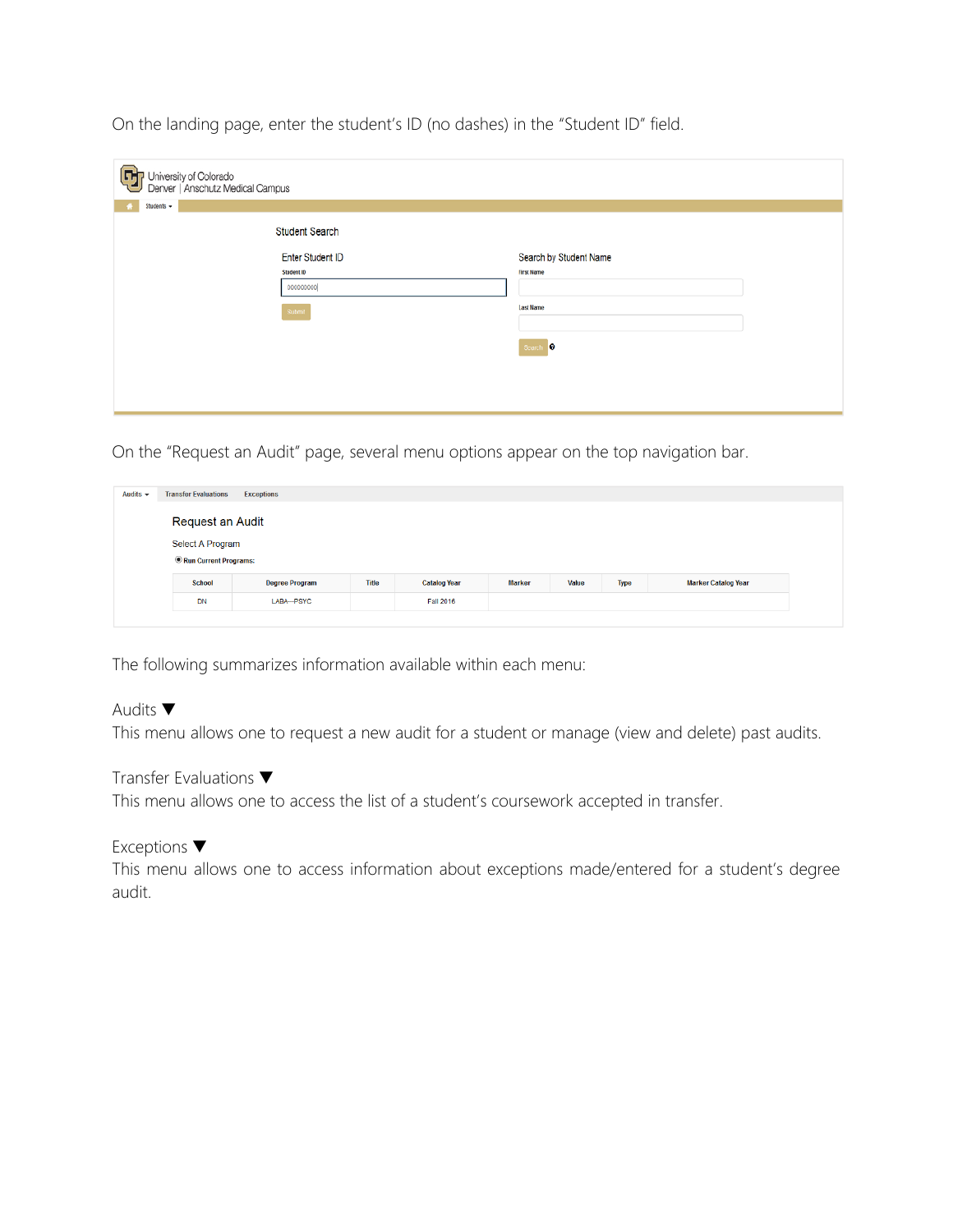# **Requesting & Managing Audits**

On the landing page, enter the student's ID (no dashes) in the "Student ID" field. Click the "submit" button.

| $\left[ \mathbf{r}\right]$<br>University of Colorado<br>Denver   Anschutz Medical Campus |                        |
|------------------------------------------------------------------------------------------|------------------------|
| Students +<br>437                                                                        |                        |
| <b>Student Search</b>                                                                    |                        |
| <b>Enter Student ID</b>                                                                  | Search by Student Name |
| Student ID                                                                               | <b>First Name</b>      |
| 000000000                                                                                |                        |
| Submit                                                                                   | <b>Last Name</b>       |
|                                                                                          | Search <sup>0</sup>    |
|                                                                                          |                        |
|                                                                                          |                        |
|                                                                                          |                        |

On the "Request an Audit" page, you will see "Run Current Program" selected (default). This will run a degree audit for a student's current program, listed under the "Degree Program" column.

| Request an Audit           | <b>Exceptions</b>                                                            |       |                     |               |       |             |                            |
|----------------------------|------------------------------------------------------------------------------|-------|---------------------|---------------|-------|-------------|----------------------------|
|                            |                                                                              |       |                     |               |       |             |                            |
| Select A Program           |                                                                              |       |                     |               |       |             |                            |
| Run Current Programs:      |                                                                              |       |                     |               |       |             |                            |
| <b>School</b>              | <b>Degree Program</b>                                                        | Title | <b>Catalog Year</b> | <b>Marker</b> | Value | <b>Type</b> | <b>Marker Catalog Year</b> |
| DN                         | LABA--- PSYC                                                                 |       | <b>Fall 2016</b>    |               |       |             |                            |
|                            |                                                                              |       |                     |               |       |             |                            |
| Run What-If Program:       |                                                                              |       |                     |               |       |             |                            |
|                            | Choosing a degree program here will not change your declared degree program. |       |                     |               |       |             |                            |
|                            | College:                                                                     |       |                     |               |       |             |                            |
|                            | k.                                                                           |       |                     |               |       |             |                            |
| <b>Degree</b>              | Degree:                                                                      |       |                     |               |       |             |                            |
|                            | $\vee$<br>$\sim$                                                             |       |                     |               |       |             |                            |
|                            |                                                                              |       |                     |               |       |             |                            |
| Program:                   |                                                                              |       |                     |               |       |             |                            |
|                            |                                                                              |       |                     |               |       |             |                            |
| <b>Catalog Year</b>        |                                                                              |       |                     |               |       |             |                            |
|                            |                                                                              |       |                     |               |       |             |                            |
|                            |                                                                              |       |                     |               |       |             |                            |
| Options                    |                                                                              |       |                     |               |       |             |                            |
| <b>Include In Progress</b> | $\overline{\mathbf{v}}$                                                      |       |                     |               |       |             |                            |
| <b>Courses</b>             |                                                                              |       |                     |               |       |             |                            |
| <b>List All</b>            | $\checkmark$<br>**- Default                                                  |       |                     |               |       |             |                            |
| <b>Run Type</b>            | $_{\rm v}$<br>S-Degree Audit w/ C                                            |       |                     |               |       |             |                            |
| Format                     | $_{\small \vee}$<br>Regular (HTML)                                           |       |                     |               |       |             |                            |
| <b>Print Req</b>           | $\overline{\phantom{0}}$                                                     |       |                     |               |       |             |                            |
|                            |                                                                              |       |                     |               |       |             |                            |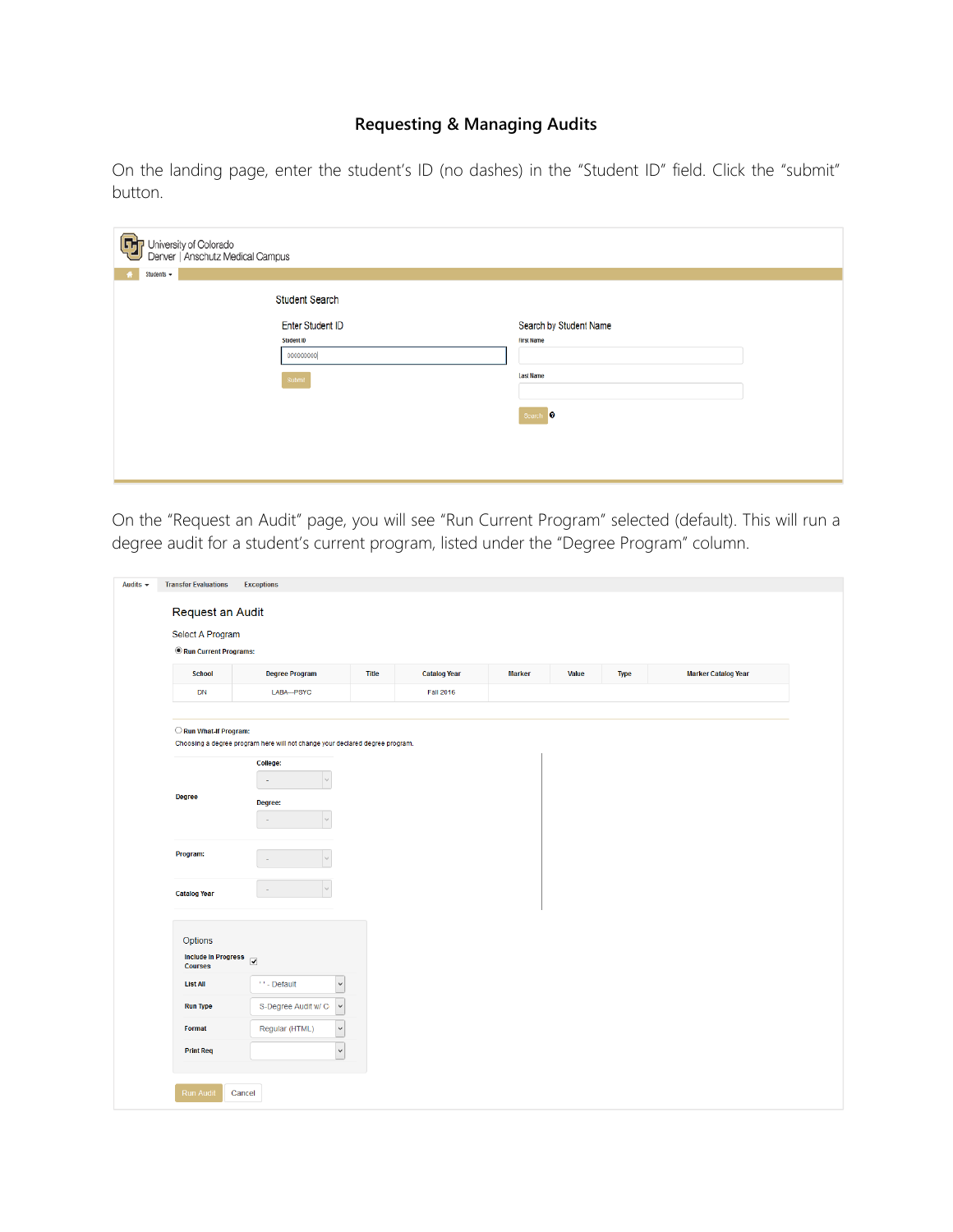You will also see an option for "Run What-If Program." This options allows an advisor or students to request a degree audit for a different program using parameters from drop-down menus for the following:

#### *Degree*

Choose the school or college and degree type (i.e., B.A., B.S., B.F.A. etc.).

#### *Program*

Choose the specific major within the school or college based on the degree type selected.

#### *Catalog Year*

Choose the catalog term under which the new program would be declared.

|                       | Request an Audit                                                                                                   |              |                     |                                         |       |             |                            |
|-----------------------|--------------------------------------------------------------------------------------------------------------------|--------------|---------------------|-----------------------------------------|-------|-------------|----------------------------|
| Select A Program      |                                                                                                                    |              |                     |                                         |       |             |                            |
| Run Current Programs: |                                                                                                                    |              |                     |                                         |       |             |                            |
| <b>School</b>         | <b>Degree Program</b>                                                                                              | <b>Title</b> | <b>Catalog Year</b> | <b>Marker</b>                           | Value | <b>Type</b> | <b>Marker Catalog Year</b> |
| <b>DN</b>             | LABA--- PSYC                                                                                                       |              | <b>Fall 2016</b>    |                                         |       |             |                            |
| Run What-If Program:  |                                                                                                                    |              |                     |                                         |       |             |                            |
| <b>Degree</b>         | Choosing a degree program here will not change your declared degree program.<br>College:<br><b>CLAS</b><br>Degree: |              |                     | $\ddot{\phantom{0}}$                    |       |             |                            |
| Program:              | <b>BS</b><br>BS PUBLIC HEALTH - LABS---PBHL                                                                        |              |                     | $\overline{\mathbf{v}}$<br>$\checkmark$ |       |             |                            |

Within the "Options" box, you have the option to choose a different output format or set some different criteria for the type of information to be displayed in the audit.

| Include In Progress<br><b>Courses</b> |                        |              |
|---------------------------------------|------------------------|--------------|
| <b>List All</b>                       | ** - Default           | $\checkmark$ |
| <b>Run Type</b>                       | S-Degree Audit w/ C  v |              |
| Format                                | Regular (HTML)         | $\vee$       |
| <b>Print Req</b>                      |                        | $\checkmark$ |

One you have selected the program for which you want to request a Degree Audit (or have set parameters for a What-If audit), click "Run Audit" at the bottom of the page.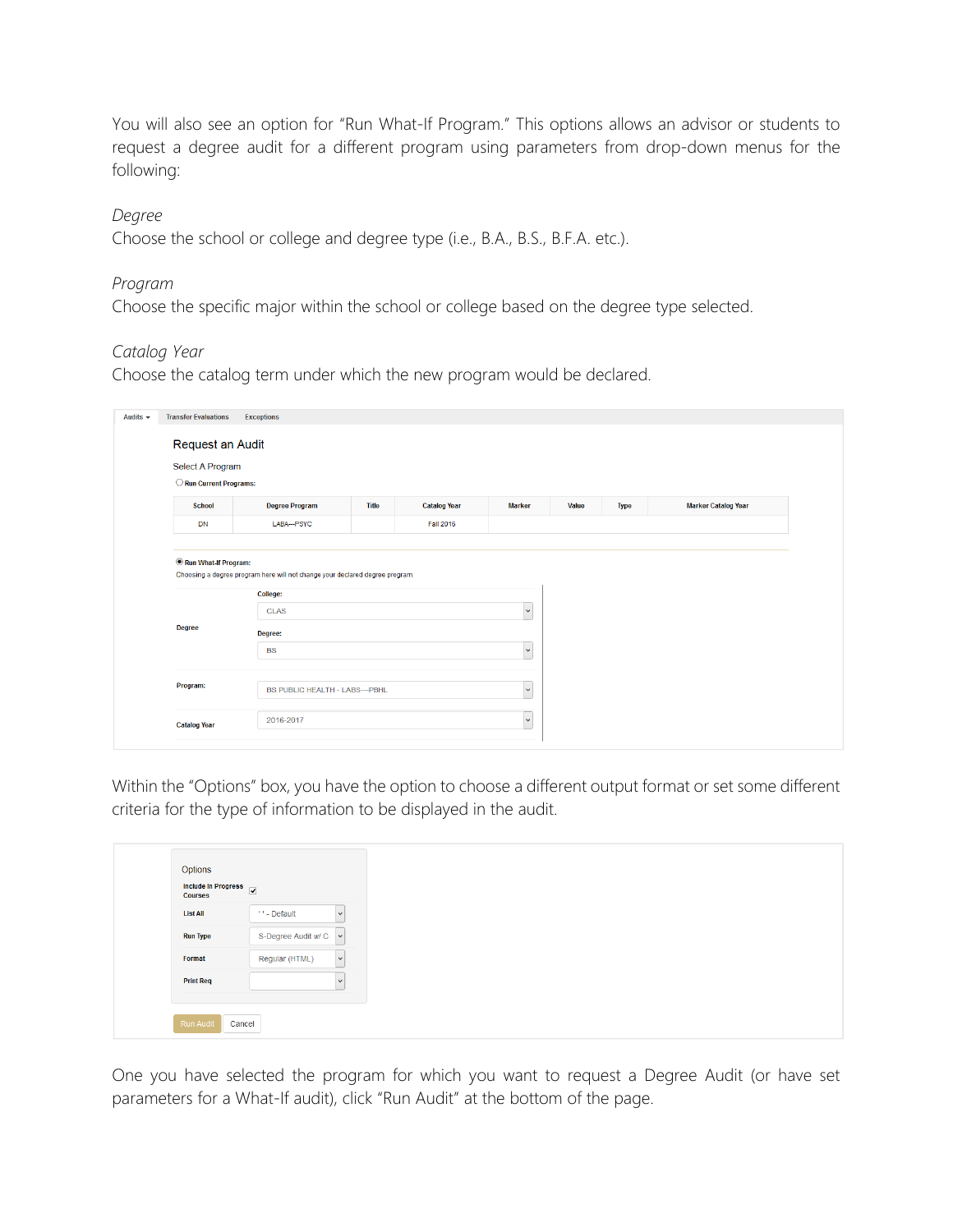| Once requested, the audit will take a few seconds to load. |  |
|------------------------------------------------------------|--|
|------------------------------------------------------------|--|

| Audits $\sim$ | <b>Transfer Evaluations</b> | <b>Exceptions</b>                                                                                                                                                                                                                                                                                                         |
|---------------|-----------------------------|---------------------------------------------------------------------------------------------------------------------------------------------------------------------------------------------------------------------------------------------------------------------------------------------------------------------------|
|               |                             |                                                                                                                                                                                                                                                                                                                           |
|               |                             | Your Audit is Loading                                                                                                                                                                                                                                                                                                     |
|               |                             | Ò.                                                                                                                                                                                                                                                                                                                        |
|               |                             | Your audit will be ready momentarily(more).                                                                                                                                                                                                                                                                               |
|               |                             |                                                                                                                                                                                                                                                                                                                           |
|               |                             |                                                                                                                                                                                                                                                                                                                           |
|               |                             | You must have the free Adobe Reader program installed on your computer to view the documents marked PDF . Download the free Adobe Reader program.<br>Copyright @ 2014 CollegeSource, Inc. All Rights Reserved.<br>Privacy Policy<br>Selfservice Version: 4.2.1.0.2 - 10/31/2014 11:02 AM   Build: 2.7 - 6/30/2016 9:16 AM |

Under the "Completed Audit Requests," you will be able to see the student's most current Degree Audits, beginning with the most recent request.

On this page, you will see the program and catalog year for which an audit was requested, the date the audit was created, the format in which it was created, the ID of the person who requested the audit, the audit type, the link to "view audit," and the option to delete an audit. To delete an audit, simply check the box for the audit you want to delete and click the "Delete" button.

| <b>Completed Audit Requests</b><br>These are the audits that have been run in the past for this student's record. Hitting the "Run Audit" button will run a new audit report. Deleting audits removes them from this list.<br><b>Delete</b><br>Run Audit<br>select all/select none |
|------------------------------------------------------------------------------------------------------------------------------------------------------------------------------------------------------------------------------------------------------------------------------------|
|                                                                                                                                                                                                                                                                                    |
|                                                                                                                                                                                                                                                                                    |
|                                                                                                                                                                                                                                                                                    |
|                                                                                                                                                                                                                                                                                    |
| <b>Run By</b><br><b>Delete</b><br>Program<br><b>Catalog Year</b><br>$\sqrt{\frac{3}{2}}$ Created<br>Format<br><b>View</b><br><b>Type</b>                                                                                                                                           |
| <b>Fall 2016</b><br>IP<br>LABS--- PBHL<br>07/28/2016 2:54 PM<br><b>View Audit</b><br>$\Box$<br><b>HTML</b>                                                                                                                                                                         |
| LABA--INTS<br><b>Fall 2016</b><br>05/18/2016 11:35 AM<br>PDF<br><b>View Audit</b><br>$\Box$<br>$\checkmark$                                                                                                                                                                        |
| LABA--INTS<br><b>Fall 2016</b><br>05/18/2016 11:32 AM<br><b>View Audit</b><br>$\Box$<br>HTML<br>✓                                                                                                                                                                                  |
| <b>TRANSFER-REPORT</b><br><b>Fall 2015</b><br>04/07/2016 12:05 PM<br><b>View Audit</b><br>$\Box$<br><b>HTML</b><br>$\checkmark$                                                                                                                                                    |
| $\Box$<br>LABA--INTS<br><b>Fall 2016</b><br>04/07/2016 12:05 PM<br><b>HTML</b><br><b>View Audit</b><br>$\checkmark$                                                                                                                                                                |

On the "Completed Audit Requests page," click the "View Audit" link for the audit you wish to view. This will open the Degree Audit.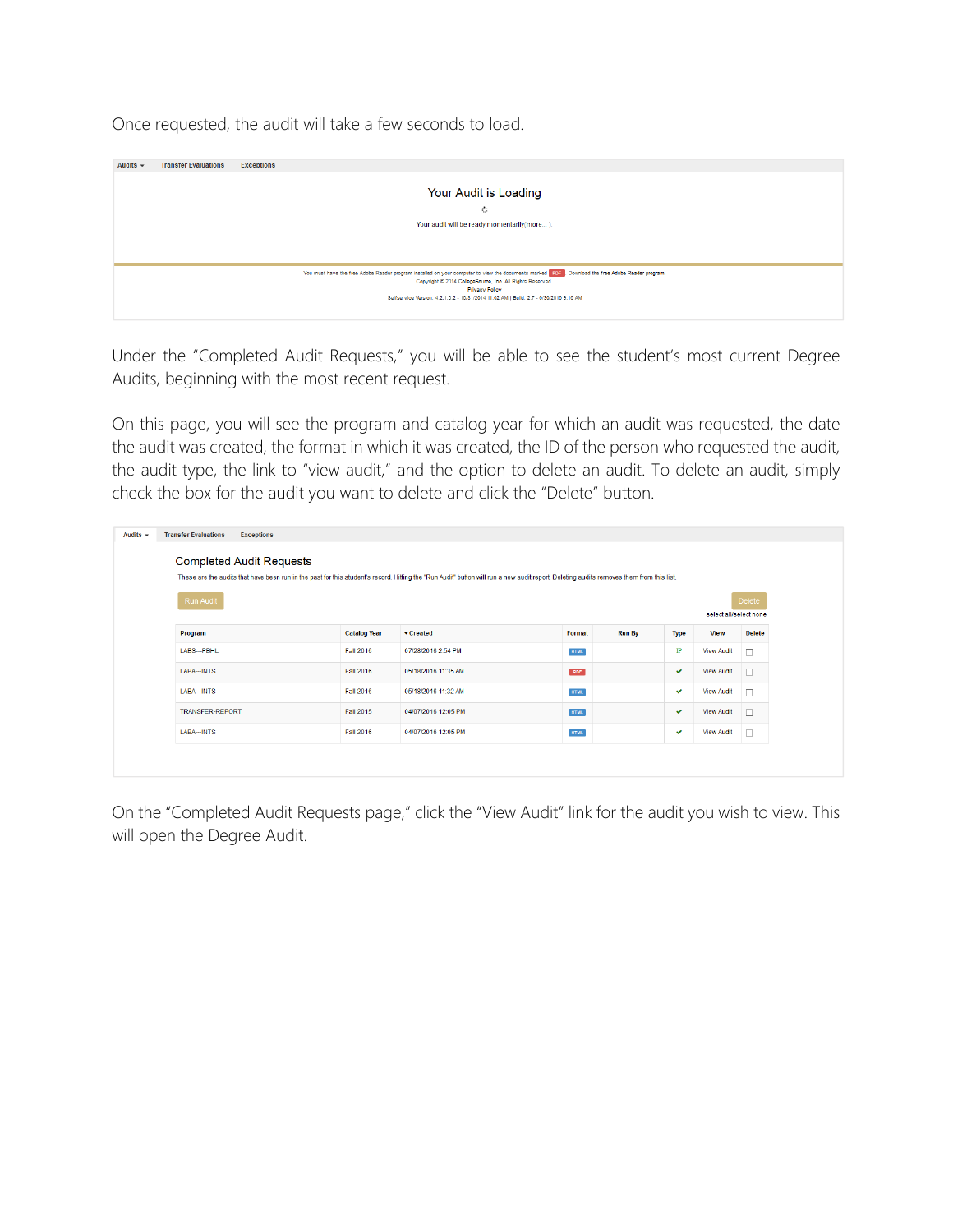#### **Sample Degree Audit**

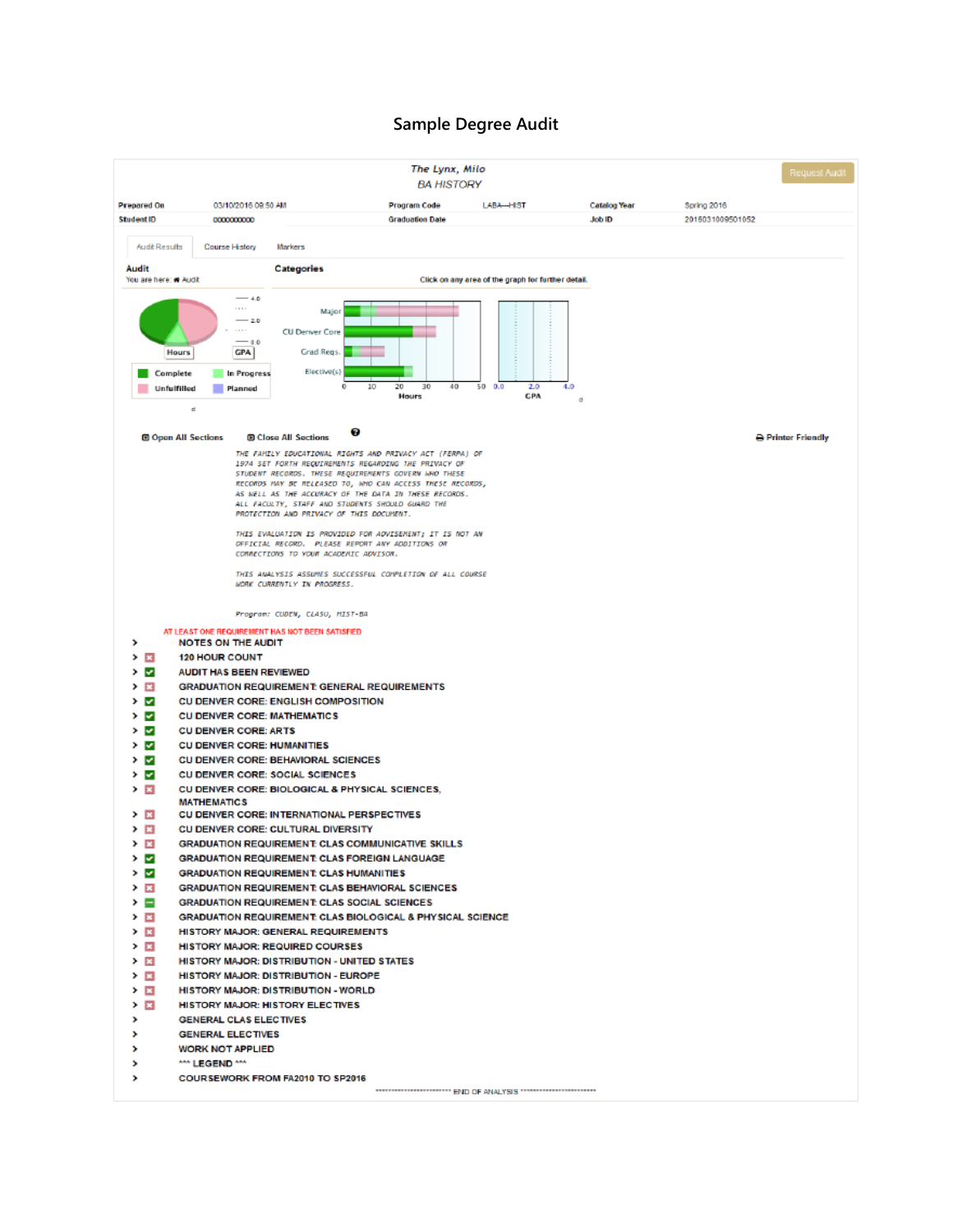The Degree Audit includes four primary components: 1) general student information; 2) summary graphs; 3) FERPA and advisement information; and 4) degree requirements.

#### *Student Information*

The first four lines of the Degree Audit reflect general information about the student and audit including the date the audit was prepared, the student's program, and catalog year.

| <b>Prepared On</b><br>03/10/2016 09:50 AM<br>Program Code<br>LABA--HIST | Catalog Year  | Spring 2016      |  |
|-------------------------------------------------------------------------|---------------|------------------|--|
| StudentID<br><b>Graduation Date</b><br>0000000000                       | <b>Job ID</b> | 2016031009501052 |  |

#### *Summary Graphs*

The graphs included in the Degree Audit provide summary information about different areas of requirements for the student's degree. It is important to share with students that although this information can be useful, it displays summary information and does not reflect important details about degree requirements.



This section also has tabs for Course History (on which to review and sort through record of the student's coursework) and Markers (not in use currently).

#### *FERPA and Advisement Information*

This section of the Degree Audit includes notice of FERPA and notes about the use of the Degree Audit tool. Students are advised the Degree Audit is not an official record and that additions or corrections should be discussed with their academic advisor. Additionally, this section includes a note indicating that the analysis assumes successful completion of all coursework in progress. This is important as the Degree Audit does pull and apply in-progress or future coursework in which a student is enrolled.

| <b>E Open All Sections</b> | Θ<br><b>B Close All Sections</b>                          | <b>B</b> Printer Friendly |
|----------------------------|-----------------------------------------------------------|---------------------------|
|                            | THE FAMILY EDUCATIONAL RIGHTS AND PRIVACY ACT (FERPA) OF  |                           |
|                            | 1974 SET FORTH REQUIREMENTS REGARDING THE PRIVACY OF      |                           |
|                            | STUDENT RECORDS. THESE REQUIREMENTS GOVERN WHO THESE      |                           |
|                            | RECORDS HAY BE RELEASED TO, WHO CAN ACCESS THESE RECORDS, |                           |
|                            | AS WELL AS THE ACCURACY OF THE DATA IN THESE RECORDS.     |                           |
|                            | ALL FACULTY, STAFF AND STUDENTS SHOULD GUARD THE          |                           |
|                            | PROTECTION AND PRIVACY OF THIS DOCUMENT.                  |                           |
|                            | THIS EVALUATION IS PROVIDED FOR ADVISEMENT; IT IS NOT AN  |                           |
|                            | OFFICIAL RECORD. PLEASE REPORT ANY ADDITIONS OR           |                           |
|                            | COMMECTIONS TO YOUR ACADEMIC ADVISOR.                     |                           |
|                            | THIS ANALYSIS ASSUMES SUCCESSFUL COMPLETION OF ALL COURSE |                           |
|                            | <b>WORK CURRENTLY IN PROGRESS.</b>                        |                           |
|                            |                                                           |                           |
|                            |                                                           |                           |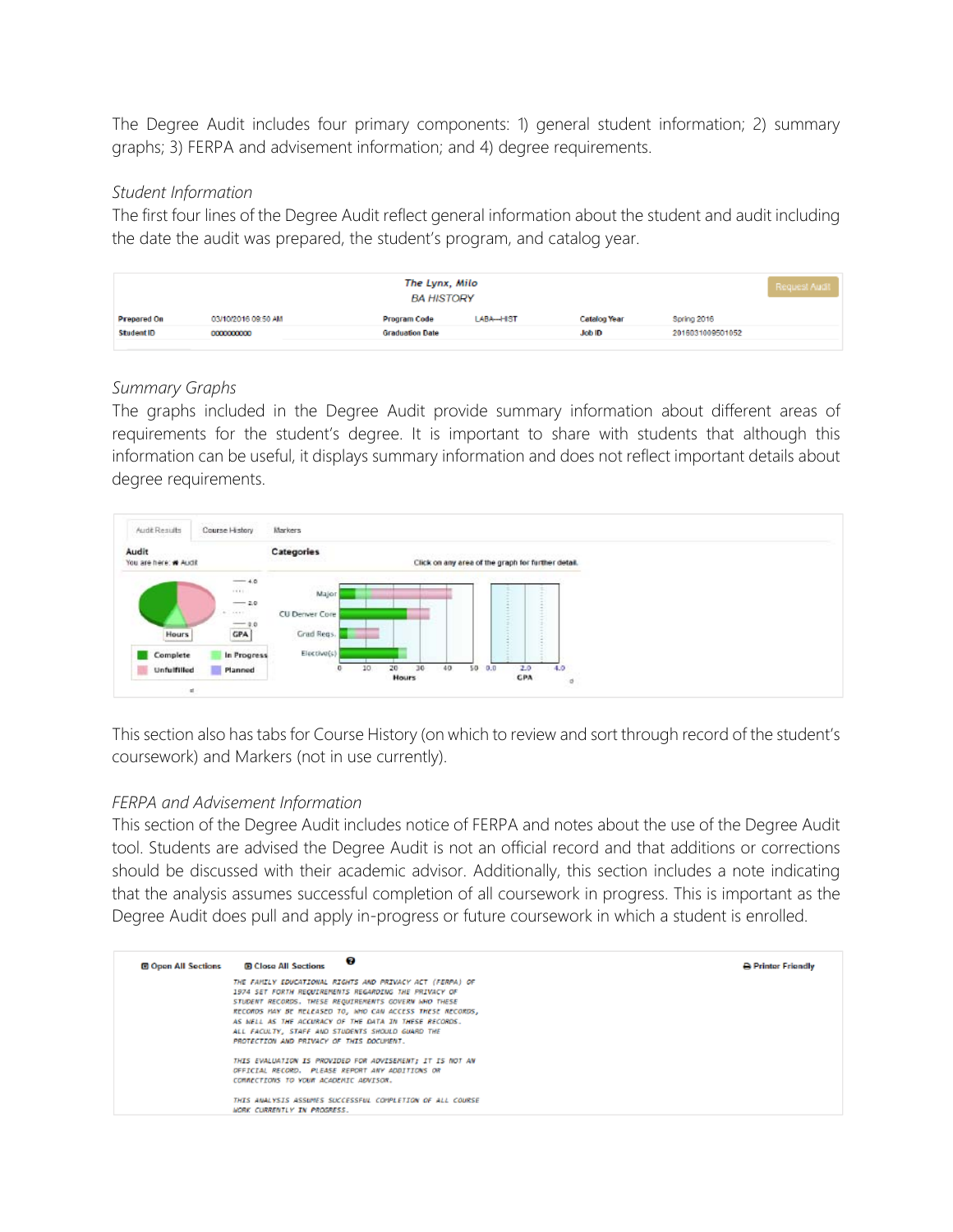#### *Degree Requirements*

The degree requirements section provides a list and status of university, general, CU Denver Core, school/college, and major requirements for the student's program.

The first section, *Notes on the Audit,* includes two important reminders for students using the Degree Audit and a link for students who may have questions or concerns about the Degree Audit tool:

|           | <b>NOTES ON THE AUDIT</b>                                                                                                                                                                      |
|-----------|------------------------------------------------------------------------------------------------------------------------------------------------------------------------------------------------|
|           | <b>Review This Degree Audit Report</b>                                                                                                                                                         |
|           | Please review every requirement in this degree audit<br>report to assist you and your advisor with monitoring<br>your degree requirements. Any requirement in red is<br>considered incomplete. |
|           | <b>Before You Change Your Major</b>                                                                                                                                                            |
|           | Changing your major may impact how your credit hours<br>apply to the new degree requirements. To review any<br>potential impacts run a 'What If' degree audit<br>report.                       |
|           |                                                                                                                                                                                                |
| > ⊠       | <b>120 HOUR COUNT</b>                                                                                                                                                                          |
| ≻ ⊽       | <b>AUDIT HAS BEEN REVIEWED</b>                                                                                                                                                                 |
| > ⊠       | <b>GRADUATION REQUIREMENT GENERAL REQUIREMENTS</b>                                                                                                                                             |
| У ⊠       | CU DENVER CORE: ENGLISH COMPOSITION                                                                                                                                                            |
| > ⊽       | <b>CU DENVER CORE: MATHEMATICS</b>                                                                                                                                                             |
| > ⊽       | <b>CU DENVER CORE: ARTS</b>                                                                                                                                                                    |
| ≻ ⊽       | <b>CU DENVER CORE: HUMANITIES</b>                                                                                                                                                              |
| ≻ ⊽       | <b>CU DENVER CORE: BEHAVIORAL SCIENCES</b>                                                                                                                                                     |
| ⊁ ⊽l      | CU DENVER CORE: SOCIAL SCIENCES                                                                                                                                                                |
| ≻ ⊠       | CU DENVER CORE: BIOLOGICAL & PHYSICAL SCIENCES,                                                                                                                                                |
|           | <b>MATHEMATICS</b>                                                                                                                                                                             |
| > ⊠       | CU DENVER CORE: INTERNATIONAL PERSPECTIVES                                                                                                                                                     |
| > п       | CU DENVER CORE: CULTURAL DIVERSITY                                                                                                                                                             |
| ΣП        | <b>GRADUATION REQUIREMENT: CLAS COMMUNICATIVE SKILLS</b>                                                                                                                                       |
| > ⊽       | <b>GRADUATION REQUIREMENT CLAS FOREIGN LANGUAGE</b>                                                                                                                                            |
| > ⊽       | <b>GRADUATION REQUIREMENT: CLAS HUMANITIES</b>                                                                                                                                                 |
| > El      | <b>GRADUATION REQUIREMENT CLAS BEHAVIORAL SCIENCES</b>                                                                                                                                         |
| > ≔       | <b>GRADUATION REQUIREMENT CLAS SOCIAL SCIENCES</b>                                                                                                                                             |
| ΣB<br>≻ ⊠ | GRADUATION REQUIREMENT CLAS BIOLOGICAL & PHYSICAL SCIENCE                                                                                                                                      |
| > ⊠       | <b>HISTORY MAJOR: GENERAL REQUIREMENTS</b><br><b>HISTORY MAJOR: REQUIRED COURSES</b>                                                                                                           |
| ⊁ ⊠       | <b>HISTORY MAJOR: DISTRIBUTION - UNITED STATES</b>                                                                                                                                             |
| ≻ ⊠       | <b>HISTORY MAJOR: DISTRIBUTION - EUROPE</b>                                                                                                                                                    |
| ⊁ ⊠       | <b>HISTORY MAJOR: DISTRIBUTION - WORLD</b>                                                                                                                                                     |
| > E       | <b>HISTORY MAJOR: HISTORY ELECTIVES</b>                                                                                                                                                        |
| ,         | GENERAL CLAS ELECTIVES                                                                                                                                                                         |
| ,         | <b>GENERAL ELECTIVES</b>                                                                                                                                                                       |
| ,         | <b>WORK NOT APPLIED</b>                                                                                                                                                                        |
| ,         | *** LEGEND ***                                                                                                                                                                                 |
| ,         | <b>COURSEWORK FROM FA2010 TO SP2016</b>                                                                                                                                                        |
|           | WELL-REPORTED HEATH OF ANALYSIS CONTROLLED FOR A                                                                                                                                               |

Degree requirements marked with a  $\blacksquare$  reflect requirements the student has completed successfully. Degree requirements marked with a **n** reflect requirements in progress, based on a student's current or future registration. Degree requirements marked with a  $\blacksquare$  reflect requirements a student has remaining to complete.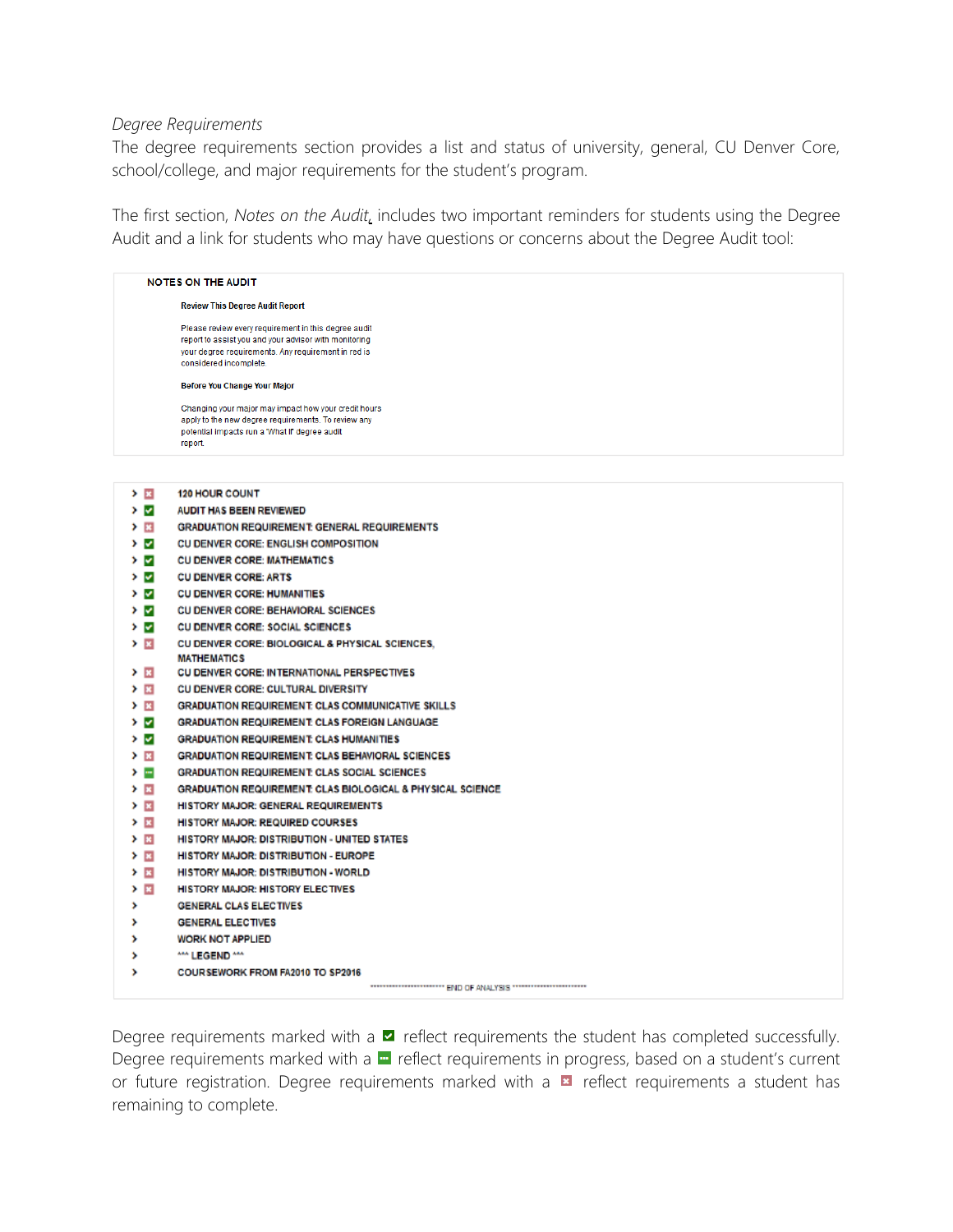The  $\rightarrow$  toggle to left of each of these icons will expand or collapse detailed information for any of the requirements listed. For each section of requirements, the audit will reflect if a requirement has been satisfied (i.e., "Requirement Satisfied") or information about what the student needs to complete.

| ,                         |                         | AT LEAST ONE REQUIREMENT HAS NOT BEEN SATISFIED<br><b>NOTES ON THE AUDIT</b>                                                              |                             |                                                       |
|---------------------------|-------------------------|-------------------------------------------------------------------------------------------------------------------------------------------|-----------------------------|-------------------------------------------------------|
| $\mathbf{v}$ $\mathbf{x}$ |                         | <b>120 HOUR COUNT</b>                                                                                                                     |                             |                                                       |
|                           | <b>EARNED:</b>          | 53.0 HOURS                                                                                                                                |                             |                                                       |
|                           | <b>IN PROGRESS</b>      | 12.0 HOURS                                                                                                                                |                             |                                                       |
|                           |                         | <b>NEEDS</b><br><b>55.0 HOURS</b>                                                                                                         |                             |                                                       |
| י ⊲                       |                         | <b>AUDIT HAS BEEN REVIEWED</b>                                                                                                            |                             |                                                       |
| v R                       |                         | <b>GRADUATION REQUIREMENT: GENERAL REQUIREMENTS</b>                                                                                       |                             |                                                       |
|                           |                         |                                                                                                                                           |                             |                                                       |
|                           | п                       | University Cumulative GPA<br>Maintain at least a 2.0 GPA from all courses taken<br>through all CU campuses.                               |                             |                                                       |
|                           |                         | 0.0 ATTEMPTED HOURS.                                                                                                                      | 0.0 POINTS                  |                                                       |
|                           |                         | SP16 FITV1115                                                                                                                             | $3.0 - 44$                  | Horror in Cinema                                      |
|                           |                         | SP16 HIST1361                                                                                                                             | $3.0 - 111$                 | American History to 1875                              |
|                           |                         | SP16 HIST1400<br>SP16 SOCY1001                                                                                                            | $3.0$ $\cdots$<br>$3.0$ $-$ | Controversies in History<br>Introduction to Sociology |
|                           | п                       | College Upper-Division<br>Complete a minimum of 45 credit hours of upper-division                                                         |                             |                                                       |
|                           |                         | work.                                                                                                                                     |                             |                                                       |
|                           | $\overline{\mathbf{r}}$ | NEEDS:<br>45.0 HOURS<br>College Residency<br>Complete a minimum of 30 credit hours in CLAS from CU<br>Denver faculty                      |                             |                                                       |
|                           |                         | (0.0 HOURS TAKEN)                                                                                                                         |                             |                                                       |
|                           |                         | $N+P \rightarrow$                                                                                                                         | 9.0 HOURS                   |                                                       |
|                           |                         | SP16 HIST1361                                                                                                                             | $3.0 - 44$                  | American History to 1876                              |
|                           |                         | SP16 HIST1400                                                                                                                             | $3.0 - 44$                  | Controversies in History                              |
|                           |                         | SP16 SOCY1001                                                                                                                             | $3.0$ $\rightarrow$         | Introduction to Sociology                             |
|                           | $\overline{\mathbf{r}}$ | NEEDS:<br>21.0 HOURS<br>College Terminal Residency<br>Of the last 30 earned credit hours, complete 21 in CLAS.<br>from CU Denver faculty. |                             |                                                       |
|                           |                         | (0.0 HOURS TAKEN)                                                                                                                         |                             |                                                       |
|                           |                         | $M.P \rightarrow$                                                                                                                         | 9.0 HOURS                   |                                                       |
|                           |                         | SP16 SOCY1001                                                                                                                             | $3.0 - 111$                 | Introduction to Sociology                             |
|                           |                         | SP16 HIST1400                                                                                                                             | $3.0 - 44$                  | Controversies in History                              |
|                           |                         | SP16 HIST1361                                                                                                                             | $3.0 - 44$                  | American History to 1876                              |
|                           |                         | NEEDS:<br>12.0 HOURS                                                                                                                      |                             |                                                       |
| v <u>v</u>                |                         | CU DENVER CORE: ENGLISH COMPOSITION                                                                                                       |                             |                                                       |
|                           |                         | 2 1) Requirement Satisfied                                                                                                                |                             |                                                       |
|                           |                         |                                                                                                                                           |                             | 2 COURSES TAKEN                                       |
|                           |                         | FA10 ENGL1020                                                                                                                             | 3.0 TA                      | Core Composition I<br>CO-RI/CAD: WO 1020              |
|                           |                         | SP11 ENGL2030                                                                                                                             | $3.0$ TB+                   | Core Composition II<br>CO-RIJCAD: WO 1030             |

It is important to note that some general, school/college, and major requirements have subrequirements within specific sections of requirements in the Degree Audit.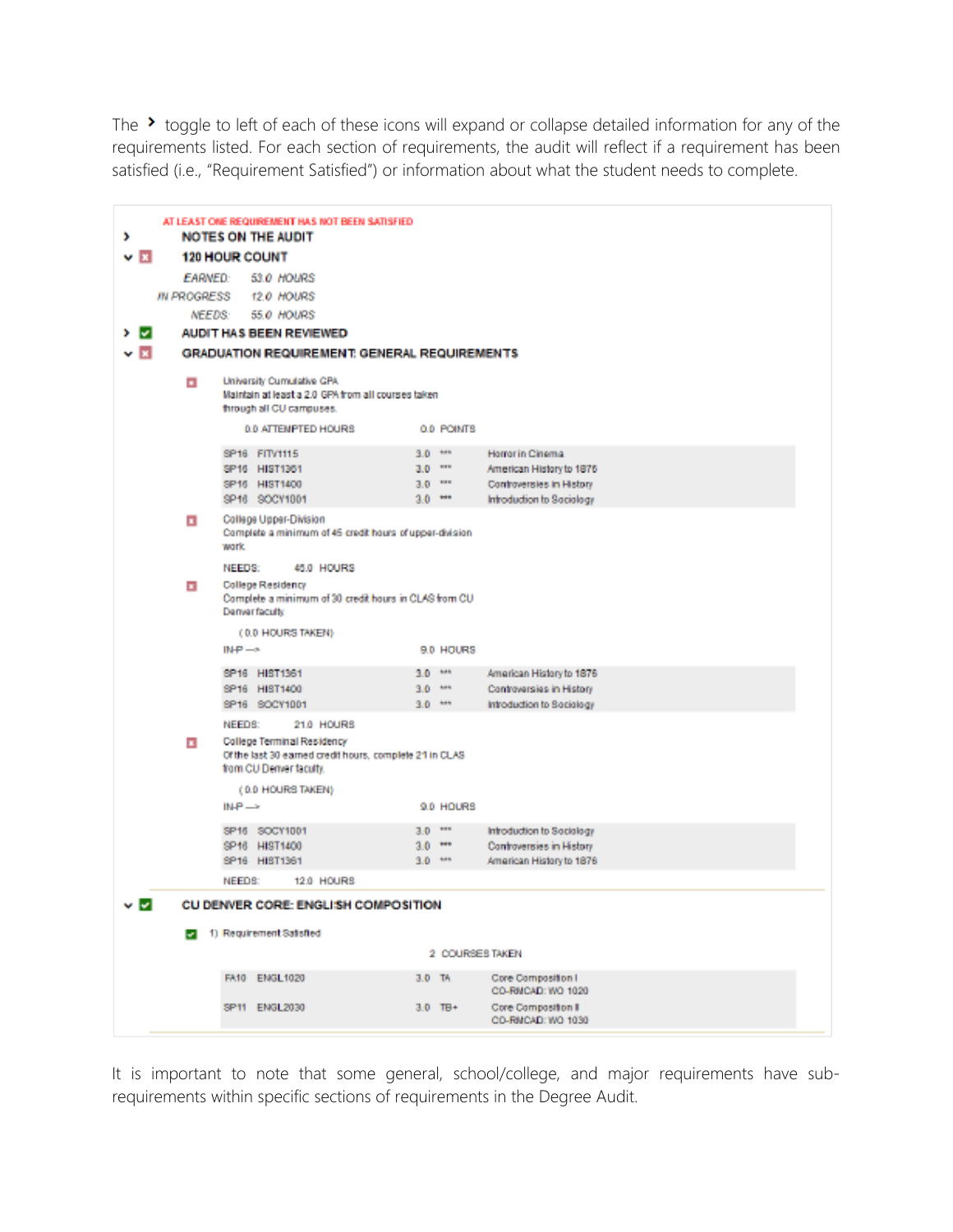#### **Transfer Evaluations**

The Transfer Evaluations tab in the Degree Audit system allows advisors to see a complete list of student's coursework accepted in transfer. On the landing page, enter the student's ID (no dashes) in the "Student ID" field.

| $\bm \Xi$<br>l University of Colorado<br>Denver   Anschutz Medical Campus<br>Students +<br>× |                        |
|----------------------------------------------------------------------------------------------|------------------------|
| <b>Student Search</b>                                                                        |                        |
| <b>Enter Student ID</b>                                                                      | Search by Student Name |
| Student ID                                                                                   | <b>First Name</b>      |
| 000000000                                                                                    |                        |
| Submit                                                                                       | <b>Last Name</b>       |
|                                                                                              | Search <sup>0</sup>    |
|                                                                                              |                        |
|                                                                                              |                        |
|                                                                                              |                        |
|                                                                                              |                        |

On the "Request an Audit" page, click "Transfer Evaluations" on the top navigation bar.

| Audits $\sim$                             | <b>Transfer Evaluations</b> | <b>Exceptions</b>     |              |                     |               |       |             |                            |  |  |  |  |  |  |  |
|-------------------------------------------|-----------------------------|-----------------------|--------------|---------------------|---------------|-------|-------------|----------------------------|--|--|--|--|--|--|--|
|                                           | Request an Audit            |                       |              |                     |               |       |             |                            |  |  |  |  |  |  |  |
| Select A Program<br>Run Current Programs: |                             |                       |              |                     |               |       |             |                            |  |  |  |  |  |  |  |
|                                           | <b>School</b>               | <b>Degree Program</b> | <b>Title</b> | <b>Catalog Year</b> | <b>Marker</b> | Value | <b>Type</b> | <b>Marker Catalog Year</b> |  |  |  |  |  |  |  |
|                                           | <b>DN</b>                   | LABA--- PSYC          |              | <b>Fall 2016</b>    |               |       |             |                            |  |  |  |  |  |  |  |

This will direct you to the student's list of Transfer Coursework. Transfer coursework is grouped by institution. You may click on the  $\blacksquare$  icon to the left of each institution name to expand or collapse coursework.

| <b>Transfer Coursework</b><br>Coursework transferred from other institutions. |     |                           |      |                      |                               |                         |              |               |                           |           |      |      |  |  |
|-------------------------------------------------------------------------------|-----|---------------------------|------|----------------------|-------------------------------|-------------------------|--------------|---------------|---------------------------|-----------|------|------|--|--|
| <b>E MEREDITH COLLEGE</b>                                                     |     |                           |      |                      |                               |                         |              |               |                           |           |      |      |  |  |
| 198950                                                                        | 012 | $\mathbf{v}^{\mathrm{p}}$ | Soft | ₩I                   | 02/04/2015 10:30<br><b>AM</b> | $\mathbf{A}_\mathbf{c}$ | Fall<br>1999 | <b>REL100</b> | <b>Bib Lit &amp; Hist</b> | c.        | 3.00 |      |  |  |
|                                                                               |     |                           |      |                      |                               | Ø                       | Fall<br>1999 | RLST1999TC    | Bib Lit & Hist            | TC        | 3.00 | CAL. |  |  |
|                                                                               |     |                           |      |                      |                               |                         |              |               |                           |           |      |      |  |  |
| 198950                                                                        | 013 | $\mathcal{A}$             | Soft | $\lambda_{\rm pl}$ . | 02/04/2015 10:30<br><b>AM</b> | 戈                       | Fall<br>1999 | <b>SPA205</b> | Inter Span I              | с         | 3.00 |      |  |  |
|                                                                               |     |                           |      |                      |                               | ۰                       | Fall<br>1999 | SPAN2999TC    | Inter Span I              | <b>TC</b> | 3.00 | CAL  |  |  |
|                                                                               |     |                           |      |                      |                               |                         |              |               |                           |           |      |      |  |  |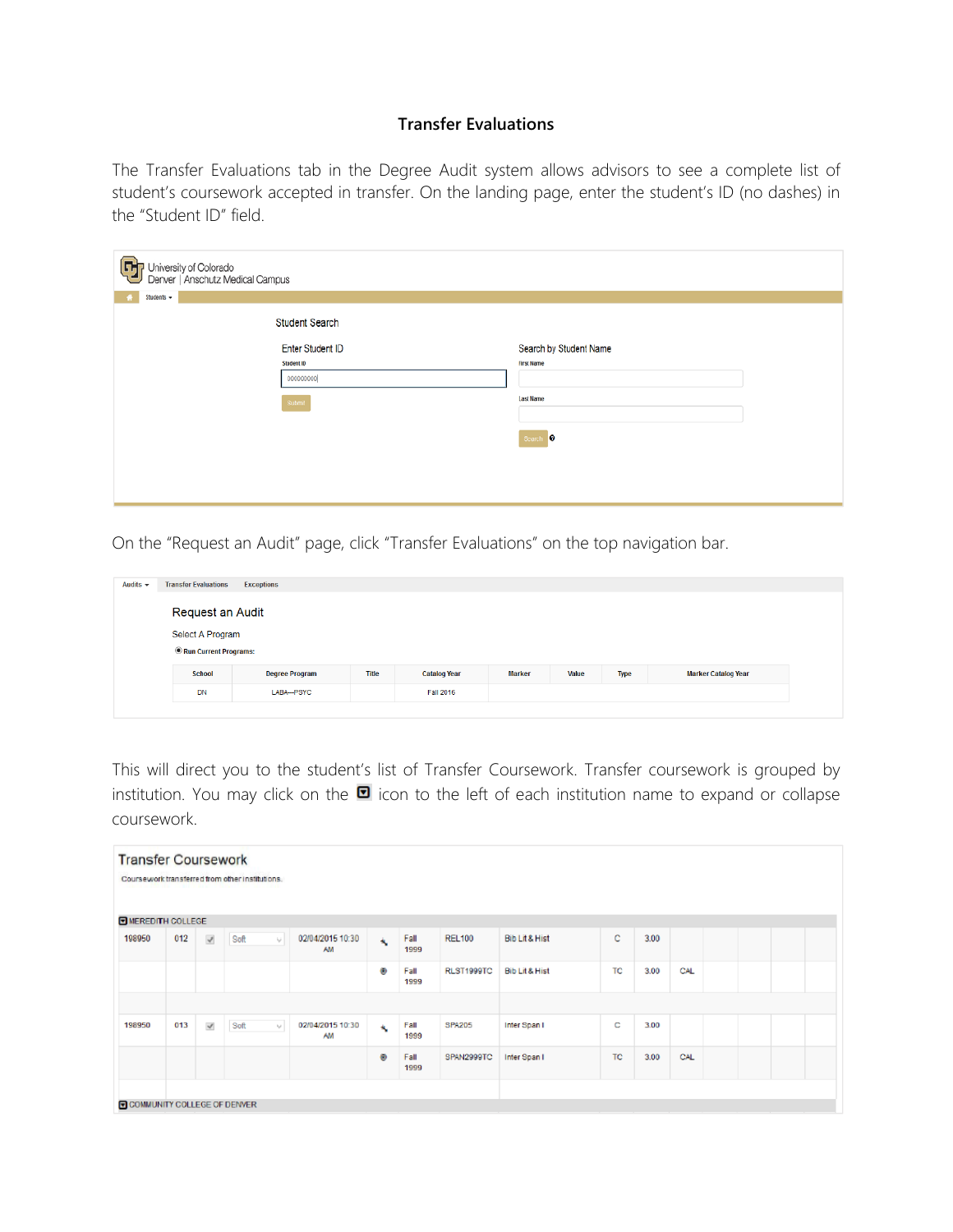The columns in the Transfer Evaluations table reflect specific information. The first five columns reflect system data.

| <b>DI MEREDITH COLLEGE</b>  |     |                       |      |        |                        | 2                        | 3            | 【4                | G                             | 6   | Ø    | $\lceil 3 \rceil$ |  |  |
|-----------------------------|-----|-----------------------|------|--------|------------------------|--------------------------|--------------|-------------------|-------------------------------|-----|------|-------------------|--|--|
| 198950                      | 012 | $\prec$               | Soft | $\sim$ | 02/04/2015 10:30<br>AM | $\overline{\phantom{a}}$ | Fall<br>1999 | <b>REL100</b>     | <b>Bib Lit &amp; Hist</b>     | с   | 3.00 |                   |  |  |
|                             |     |                       |      |        |                        | ۵                        | Fall<br>1999 | <b>RLST1999TC</b> | <b>Bib Lit &amp; Hist</b>     | TC  | 3.00 | CAL               |  |  |
|                             |     |                       |      |        |                        |                          |              |                   |                               |     |      |                   |  |  |
| 198950                      | 013 | $\mathbf{v}^{\prime}$ | Soft | W      | 02/04/2015 10:30<br>AM | A                        | Fall<br>1999 | <b>SPA205</b>     | Inter Span I                  | C   | 3.00 |                   |  |  |
|                             |     |                       |      |        |                        | ۰                        | Fall<br>1999 | SPAN2999TC        | Inter Span I                  | TC. | 3.00 | CAL               |  |  |
|                             |     |                       |      |        |                        |                          |              |                   |                               |     |      |                   |  |  |
| COMMUNITY COLLEGE OF DENVER |     |                       |      |        |                        |                          |              |                   |                               |     |      |                   |  |  |
| 126942                      | 005 | $\checkmark$          | Soft | AP 1   | 02/04/2015 10:30<br>AM | $\mathbf{A}_i$           | Fall<br>2014 | <b>ENG122</b>     | <b>English Composition II</b> | A   | 3.00 |                   |  |  |
|                             |     |                       |      |        |                        | ۰                        | Fall<br>2014 | <b>ENGL2030</b>   | Core Composition II           | TA  | 3.00 | CO <sub>2</sub>   |  |  |

- 1. This identifies the institution from which coursework has been transferred.
- 2. The  $\rightarrow$  icon reflects the row of information from the source institution. The  $\bullet$  icon reflects the row of information at the receiving institution (i.e., CU Denver).
- 3. This identifies the term in which the specific course was completed.
- 4. This identifies the course prefix and number at the source institution and the equivalent course prefix and number at CU Denver. The course prefix and number information at CU Denver can include the following:
	- o A specific course prefix and number (e.g., ENGL2030) if the course has an exact equivalent course at CU Denver;
	- o A generic course prefix and number with "AE" (e.g., ENGL1999AE) if the course does not have an exact equivalent course at CU Denver as evaluated by the academic department; or
	- o A generic course prefix and number with "TC" (e.g., RLST2999TC) if the course does not have an exact equivalent at CU Denver and may require evaluation by the academic department.
- 5. This identifies the grade earned. With the exception of coursework from CU institutions, transfer grades are designated with a "T" next to the letter grade. Grades from transfer courses completed at non-CU are not calculated in a student's CU GPA.
- 6. This identifies the number of semester hours/credits completed at the source institution and awarded at CU Denver.
- 7. This identifies any special flags or indicators of information for specific courses. Advisors may see GT Pathways codes (e.g., CO1, AH2, SS3), CAL (for courses calibrated in transfer), PEC (for physical education credit), U (for upper-division coursework), and LDV (for lower-division coursework).